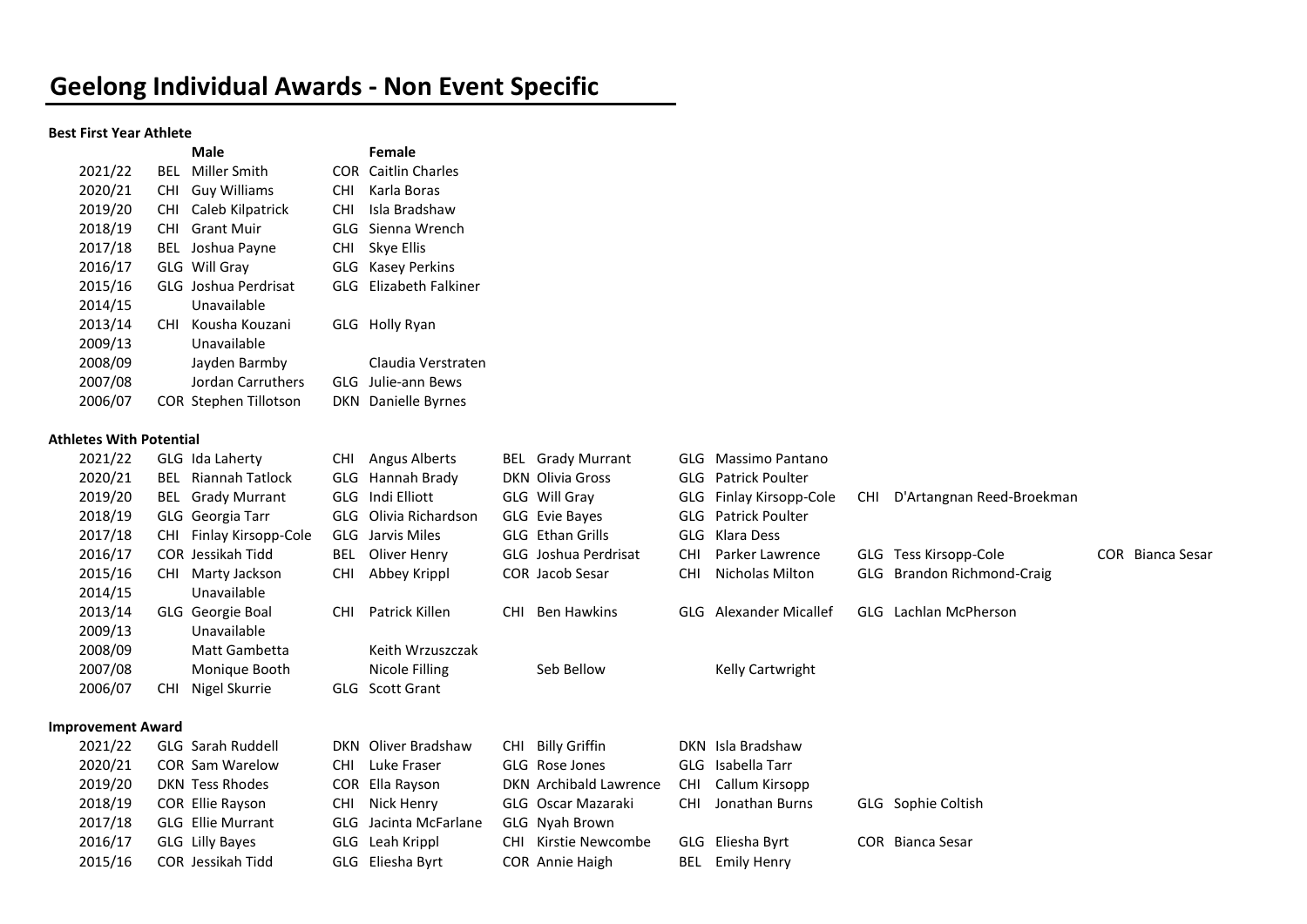### Geelong Individual Awards - Non Event Specific

| 2014/15 |      | Unavailable          |            |                    |                        |
|---------|------|----------------------|------------|--------------------|------------------------|
| 2013/14 | CHI. | Alex Csolle          | <b>CHI</b> | Morgan Costelloe   |                        |
| 2009/13 |      | Unavailable          |            |                    |                        |
| 2008/09 |      | Sarah Skurrie        |            | Samantha Cameron   | <b>Olivia Cummings</b> |
| 2007/08 |      | Oliver Dunbabin      |            | <b>Scott Grant</b> | Jemima Moore           |
| 2006/07 |      | GLG Xavier Elsworthy | <b>CHI</b> | Jacob Hobbs        |                        |
|         |      |                      |            |                    |                        |

Kyra McKinnis

### Best Athlete with a Disability

| 2021/22 |      | GLG Eliesha Byrt          |
|---------|------|---------------------------|
| 2020/21 |      | GLG Eliesha Byrt          |
| 2019/20 | BEL. | <b>Andrew Semmens</b>     |
| 2018/19 | CHI  | Kirstie Newcombe          |
| 2017/18 | CHI  | Marty Jackson             |
| 2016/17 | CHI  | Marty Jackson             |
| 2015/16 | BFI  | <b>Andrew Semmens</b>     |
| 2014/15 |      | Unavailable               |
| 2013/14 |      | <b>BEL</b> Andrew Semmens |
| 2009/13 |      | Unavailable               |

### Recognition of Achievement Awards

| 2021/22 |      | DKN Ellie Pashley            | Olympic Games 2020: Tokyo, Japan                         |
|---------|------|------------------------------|----------------------------------------------------------|
| 2021/22 |      | <b>BEL</b> Sam McIntosh      | Paralympic Games 2020: Tokyo, Japan                      |
| 2021/22 |      | GLG Isabella Tarr            | 2nd Highest point scorer overall for AVSL Season 2021/22 |
| 2020/21 |      | None Awarded                 |                                                          |
| 2019/20 |      | GLG Eliesha Bryt             | INAS World Championships 2019: Brisbane, Australia       |
| 2019/20 |      | <b>BEL</b> Andrew Semmens    | INAS World Championships 2019: Brisbane, Australia       |
| 2019/20 |      | <b>COR</b> Jacob Sesar       | INAS World Championships 2019: Brisbane, Australia       |
| 2019/20 | CHI  | Marty Jackson                | World Championships 2019 (Para): Doha, Qatar             |
| 2019/20 |      | DKN Ellie Pashley            | World Championships 2019: Doha, Qatar                    |
| 2019/20 |      | <b>DKN Ellie Pashley</b>     | Oceania Championships 2019: Townsville, Australia        |
| 2019/20 |      | <b>DKN Olivia Gross</b>      | Oceania Championships 2019: Townsville, Australia        |
| 2018/19 |      | GLG Eliesha Bryt             | Melanesian Regional Championships 2018: Vanuatu          |
| 2018/19 |      | <b>CHI</b> Chrisian Davis    | U20 World Championships: Finland                         |
| 2018/19 |      | <b>GLG Harvey Murrant</b>    | U20 World Championships: Finland                         |
| 2018/19 |      | <b>DKN</b> Olivia Gross      | U20 World Championships: Finland                         |
| 2018/19 |      | <b>COR</b> Damien Birkenhead | Commonwealth Games 2018: Gold Coast, Australia           |
| 2018/19 | CHI. | Marty Jackson                | Commonwealth Games 2018: Gold Coast, Australia           |
| 2018/19 |      | DKN Ellie Pashley            | World Half Marathon 2018: Japan                          |
| 2017/18 |      | <b>COR</b> Damien Birkenhead | World Championships 2017: London                         |
| 2017/18 |      | <b>BEL</b> Andrew Semmens    | INAS World Championships 2017: Thailand                  |